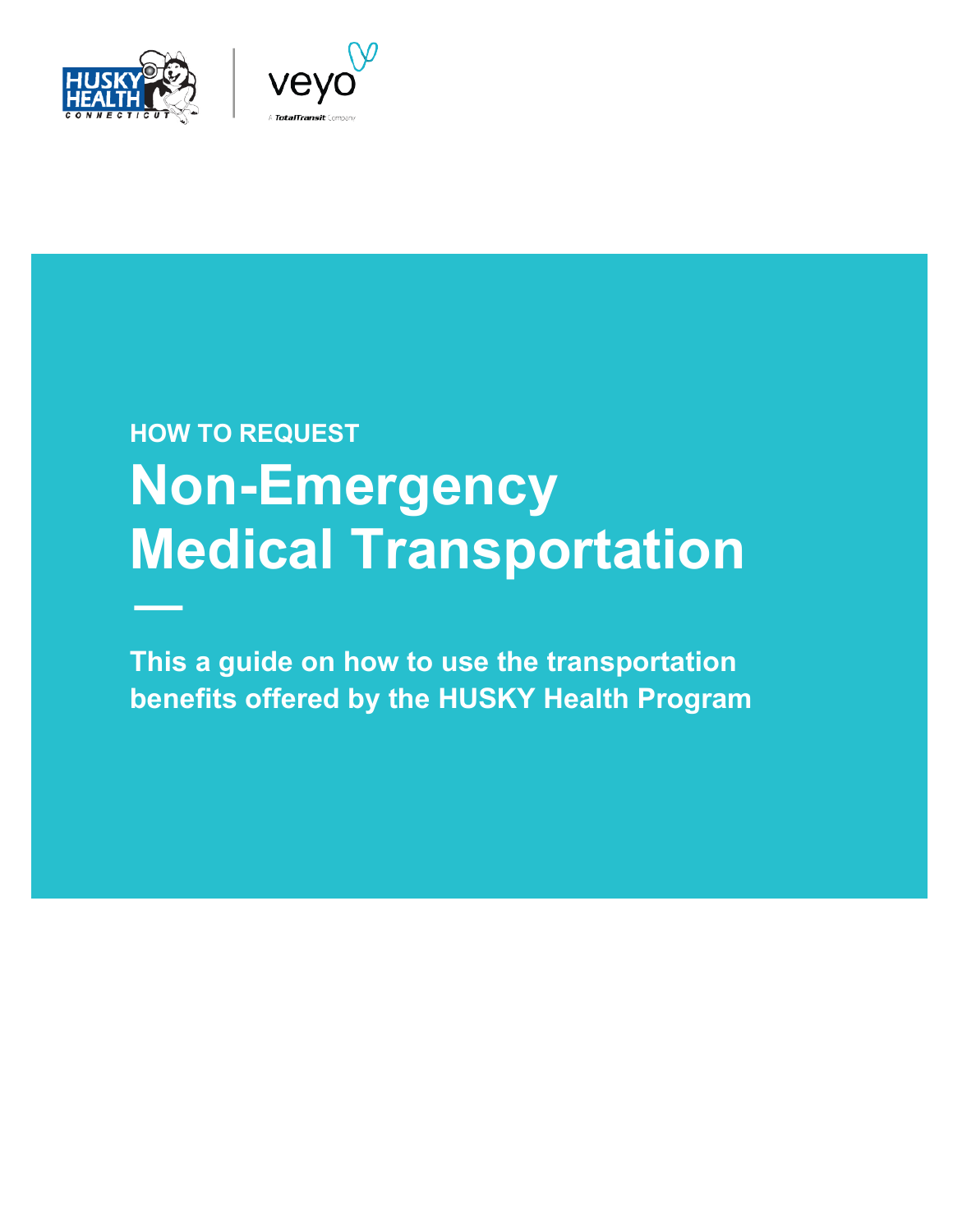# Table of Contents

| <b>Important Resources</b>                | 3  |
|-------------------------------------------|----|
| What is NEMT?                             | 3  |
| Who can get a ride?                       | 4  |
| How can I get a ride?                     | 5. |
| <b>Member and Driver Responsibilities</b> |    |
| <b>Frequently Asked Questions</b>         |    |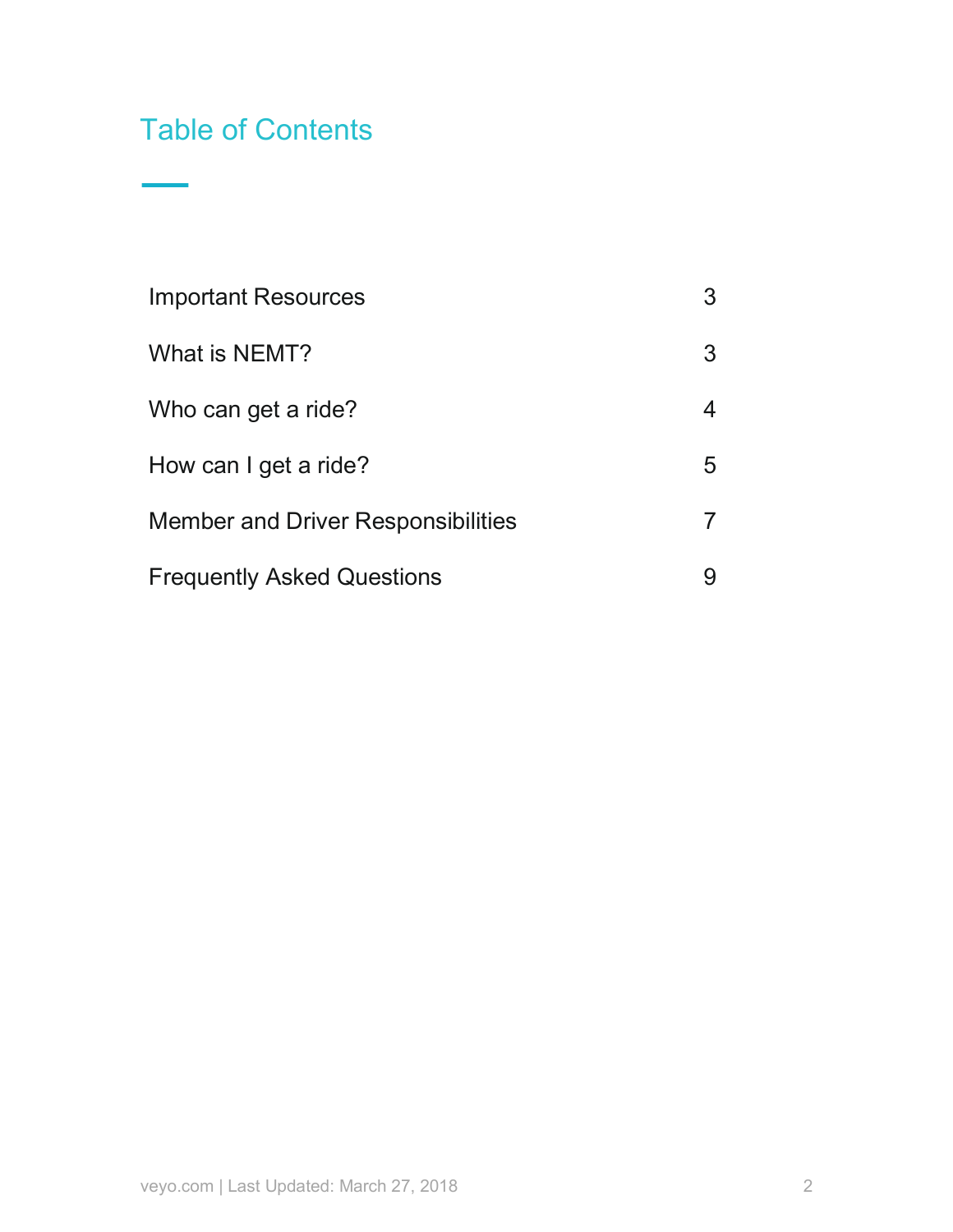# Important Resources

| <b>Reservation Line:</b>     | 855-478-7350                                     |  |  |
|------------------------------|--------------------------------------------------|--|--|
|                              | 7:00 AM to 6:00 PM M-F                           |  |  |
| <b>Contact Center Hours:</b> | • 24/7 for urgent needs and after-hours hospital |  |  |
|                              | discharges, including holidays and weekends      |  |  |
| Member Website:              | ct.ridewithveyo.com                              |  |  |

# What is NEMT?

HUSKY Health has partnered with Veyo to cover rides for eligible individuals to and from doctor's offices, hospitals, or other Medicaidapproved medical facilities. This coverage is called "non-emergency medical transportation," because it does not involve a medical emergency. HUSKY Health may cover your ride if you do not have a car that works or a valid driver's license. You may also be able to get a ride if you have physical or emotional challenges or are unable to travel or wait for a ride alone. Coverage for these rides may be different depending on your individual situation and needs. You may need to get approval from the Connecticut Department of Social Services (DSS) to qualify for a ride.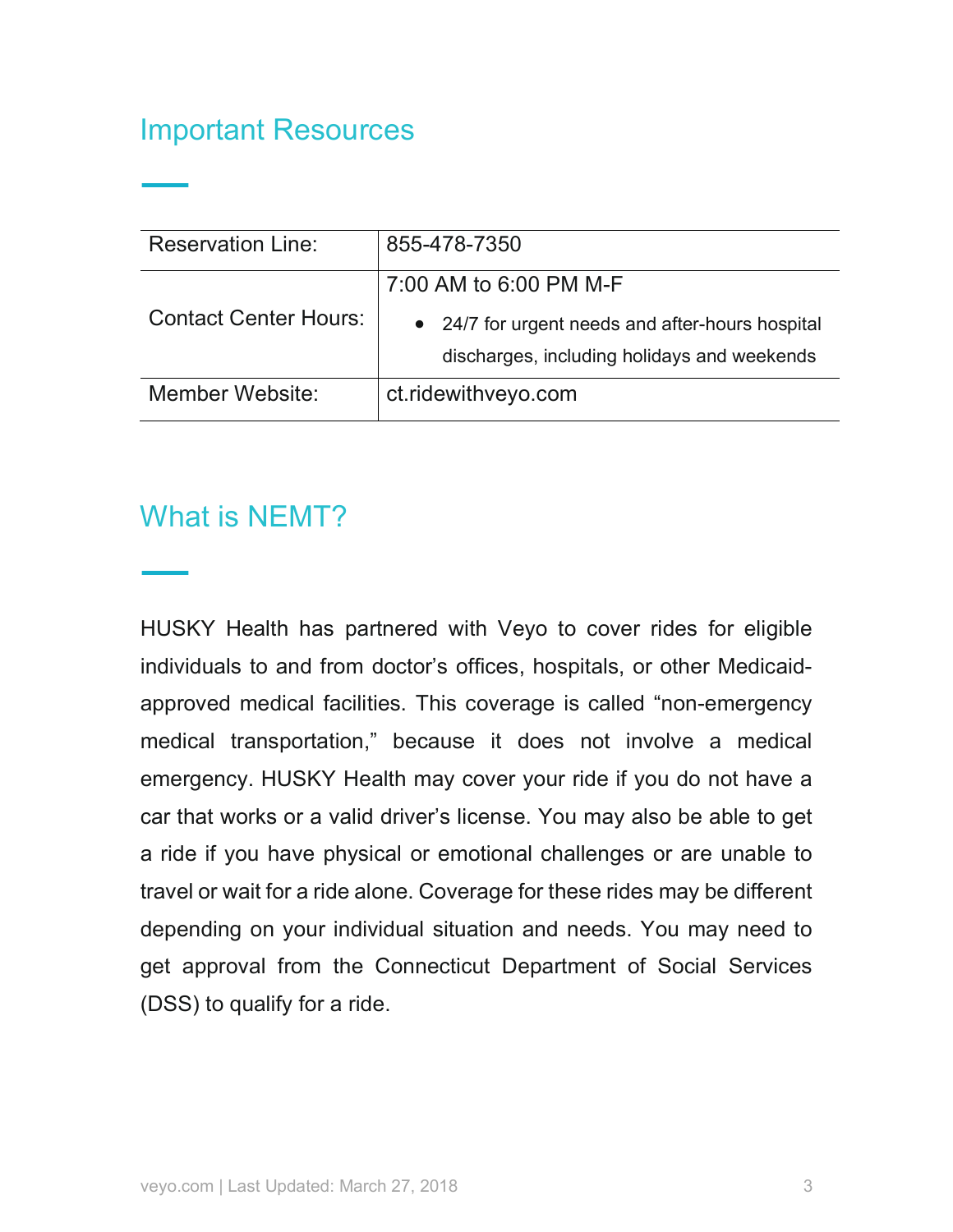# Who can get a ride?

Veyo coordinates transportation for HUSKY A, C, D and limited benefit Medicaid members. You must be attending a covered medical appointment and have no other way of getting there. Veyo only offers non-emergency medical transportation to members that cannot drive themselves, and/or do not have a neighbor, friend, relative, or voluntary organization that can transport them to their appointment.

You may have to call Veyo or a HUSKY Health caseworker to:

- Help you decide if you have an urgent need for care;
- Make sure you are eligible for HUSKY Health services;
- Verify that you have an appointment with a Medicaid-approved provider;
- Make sure that you have no other reasonable way to make it to your appointment;
- Decide what type of ride HUSKY Health can coordinate for your situation.

Based on this information, your contact will either set up the ride you need or will tell you how to set up the ride yourself.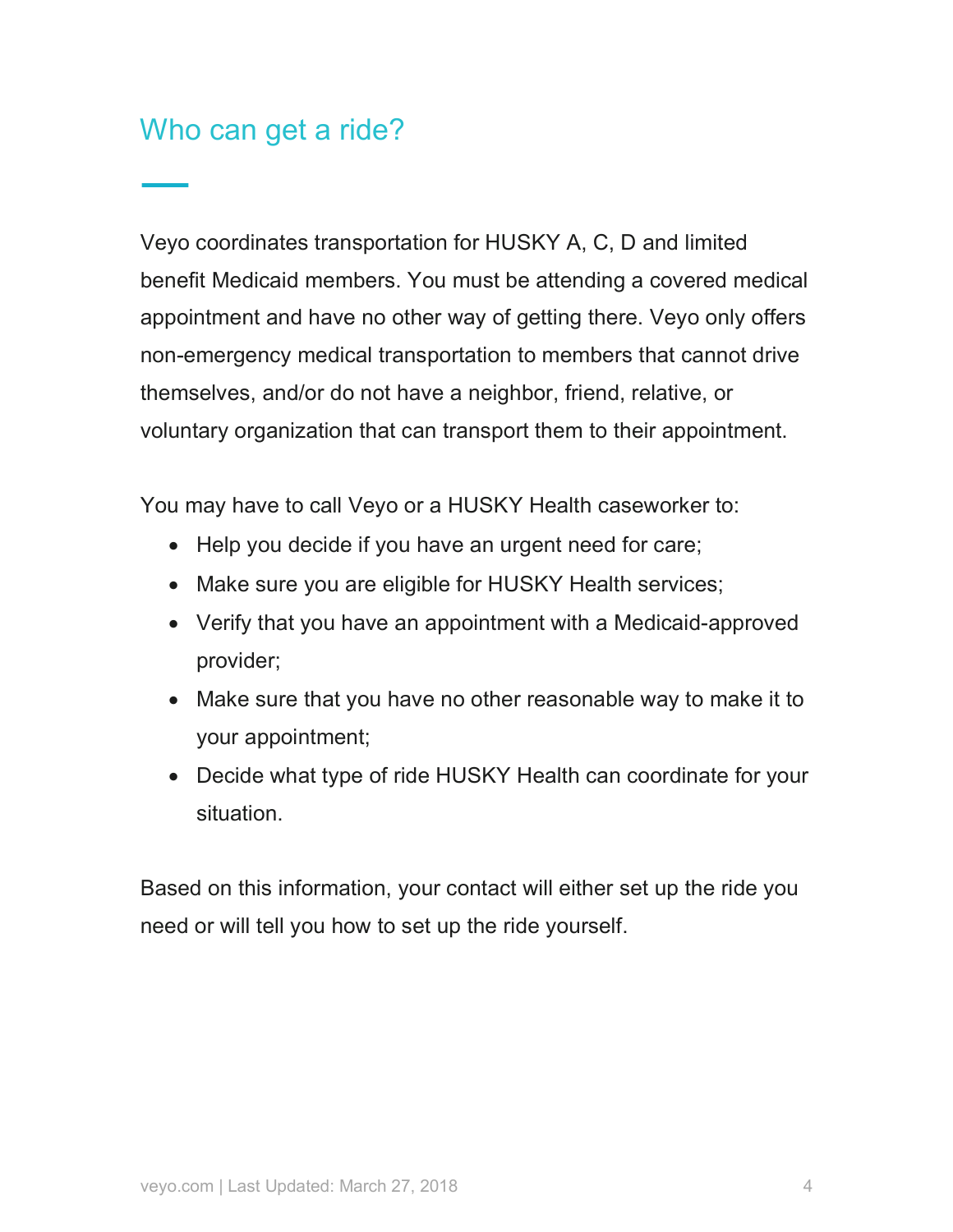# How do I get a ride?

Depending on your needs, rides might be by public bus, rideshare car, taxi, or van. You might share your ride with others. You have to call Veyo at **855-478-7350** to set up your ride in advance, and you should always call if you need to cancel a previously scheduled ride. Remember, the driver can only give you (or an eligible family member) a ride to an approved medical office and back home. If the driver gives you a ride anywhere else, you and the driver could be charged with stealing from Medicaid.

Make sure to follow the rules so HUSKY Health will approve and pay for your ride. Drivers may be authorized only for specific times to pick up the rider. It is important to:

- Be ready on time for the pickup
- Call Veyo at **855-478-7350 to cancel a scheduled ride** if you do not need a ride anymore

Veyo has a limit to how long a driver can wait for you if you are not ontime, so it is extremely important that you inform Veyo if you are running late or if you need to cancel your ride. If you make a habit of not showing up for scheduled rides, you may have to make extra calls to Veyo to verify that you intend to keep your appointment.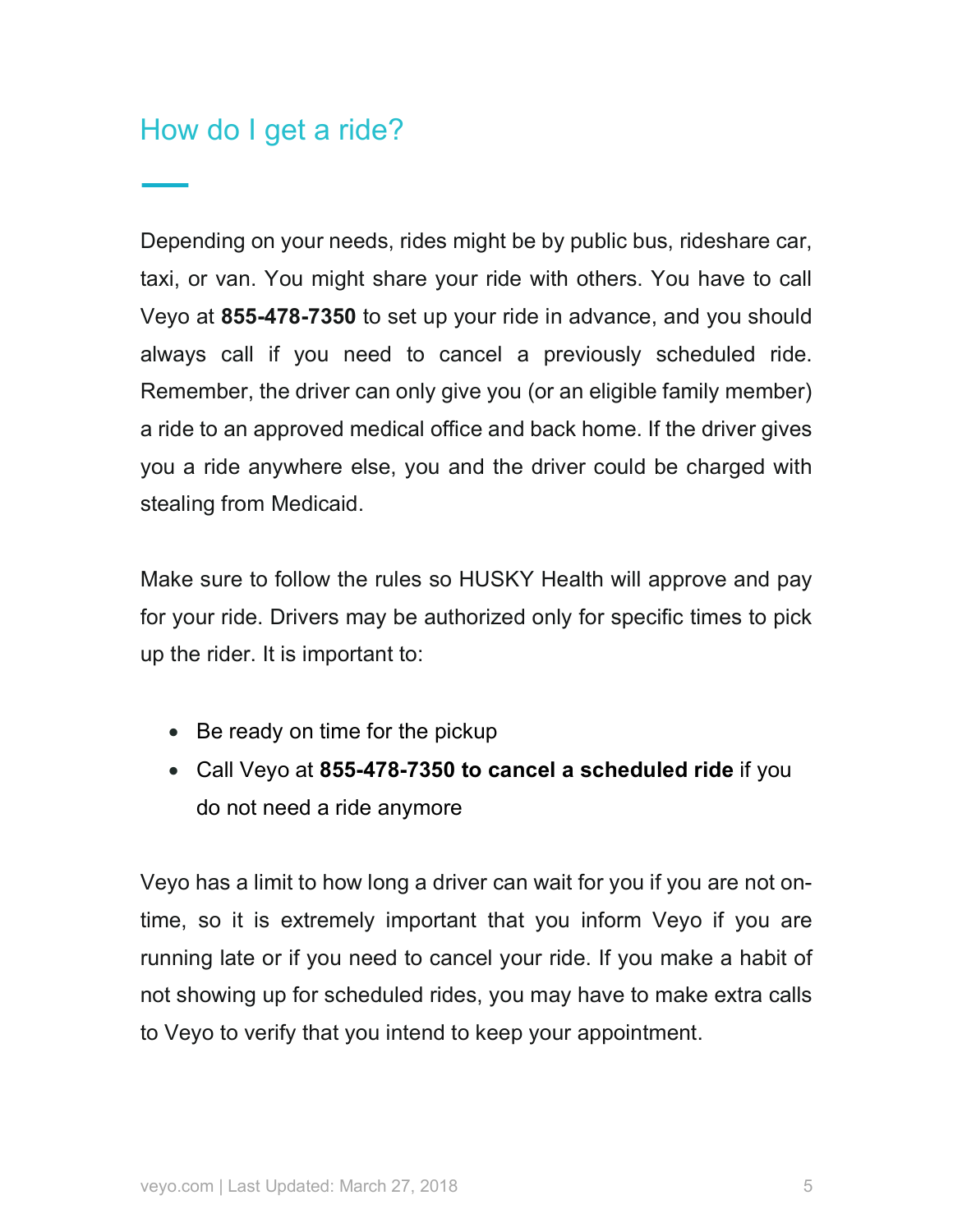- You can request a ride by calling Veyo at **855-478-7350**. Normal business hours are Monday through Friday between 7:00 AM and 6:00 PM. Transportation for urgent needs\* or after hour discharges is also available through the same number 24 hours, 7 days per week, including weekends and holidays. Please note: it may take up to 3 hours to arrange a ride for hospital discharge or urgent needs.
- \***Urgent needs** mean you have an injury or illness that needs treatment in the next 48 hours or your health will get worse.
- For bus passes, please call at **least 5 business days** before your scheduled appointment. Additional time is needed for bus passes to be delivered to you.
- If you qualify for mileage reimbursement, a car, or a wheelchair vehicle, please call at least **2 business days** before your scheduled appointment.

The chart below gives you examples of when you would need to call to schedule a ride:

| <b>Type of Service</b>   | # of Business Days | If you have an appointment on: | You need to call to Veyo no later then: |
|--------------------------|--------------------|--------------------------------|-----------------------------------------|
| Bus Pass                 |                    | Monday at 10:00 AM             | Previous Monday at 10:00 AM             |
| Car / Wheelchair Vehicle |                    | Thursday at 11:30 AM           | Previous Tuesday at 11:30 AM            |
| Mileage Reimbursement    |                    | Thursday at 11:30 AM           | Previous Tuesday at 11:30 AM            |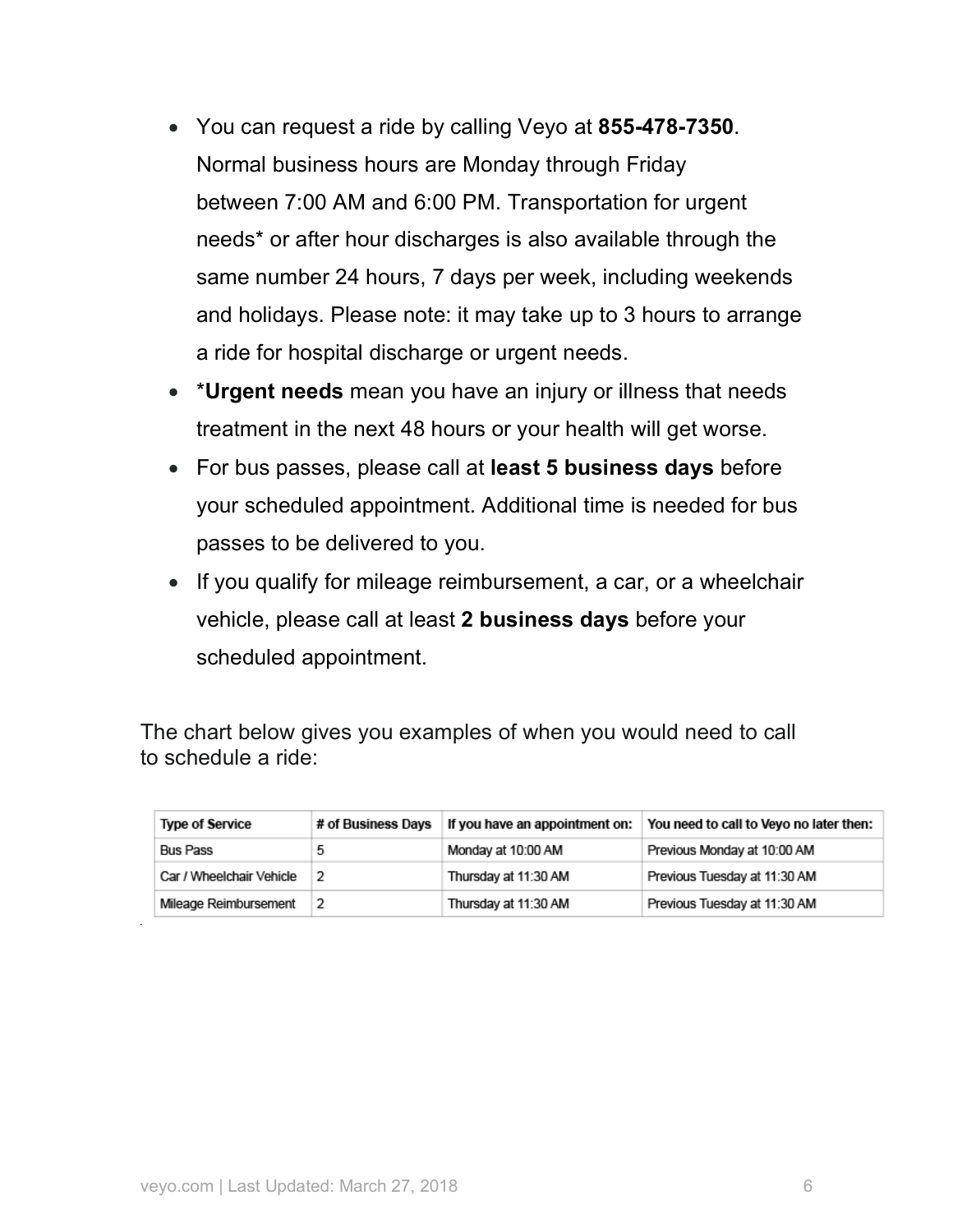# Member and Driver Responsibilities

We want Veyo to be enjoyable and safe for everyone. These member responsibilities are designed to ensure that passenger and drivers have the best experience possible.

#### **Your Responsibilities:**

- Be ready 15 minutes before your scheduled pick up time.
- Wait in a safe area where you can see when the driver arrives.
- Enter the vehicle immediately upon its arrival.
- If needed, bring your own special equipment such as a car seat, wheelchair, oxygen, or a walker.
- Be thoughtful and respectful to the driver and any additional passengers.
- Do not bring alcohol, drugs, or weapons in the vehicle.
- Do not smoke, eat, or drink in the vehicle.
- Always wear your seatbelt while traveling in the vehicle.
- Sign the driver's log after you are driven to your drop off location. You should only sign for the trip you just received. If you have a return trip, you will sign for that trip after it is completed. This is used to document that the trip was provided to you.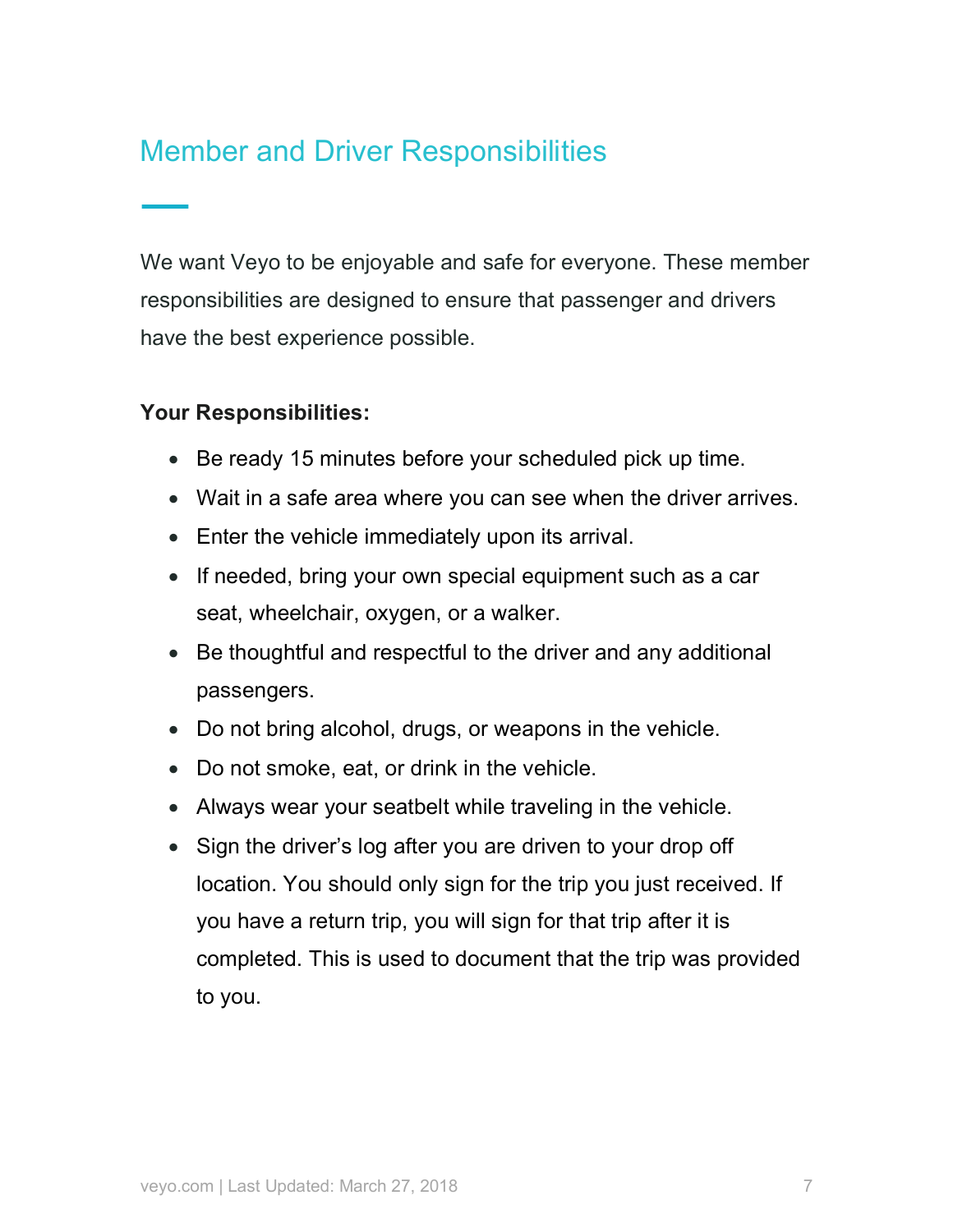#### **Driver Responsibilities:**

- All drivers and cars must be properly licensed and insured.
- Drivers must follow all the normal rules of the road including not using a cell phone without a hands-free device unless the vehicle is parked.
- Smoking or vaping is prohibited in and around all vehicles at all
- times.
- All vehicles shall have the following signs posted in their interiors, easily visible to the passengers: "No Smoking", "All Passengers Shall Use Seatbelts" and "Vehicles will be kept free of strong scents/smells".
- Reduce volume on the radio, per member request.
- Maintain air conditioning or heat at a reasonable temperature
- Secure passengers who are in a wheelchair as appropriate for safe travel.
- Store any unoccupied wheelchairs or other medical equipment safely.
- Pick members up between 15 minutes before and 15 minutes after the scheduled pick up time and wait up to 5 minutes after the scheduled pick up time for the member to enter the vehicle.
	- $\circ$  e.g. For a pickup time of 8:00 AM, a driver arriving between 7:50-8:00 AM would have to wait until 8:05 AM to declare the passenger a no-show.

Drivers are required to help members get from the outside door of their pick-up location into the vehicle, and from the vehicle to the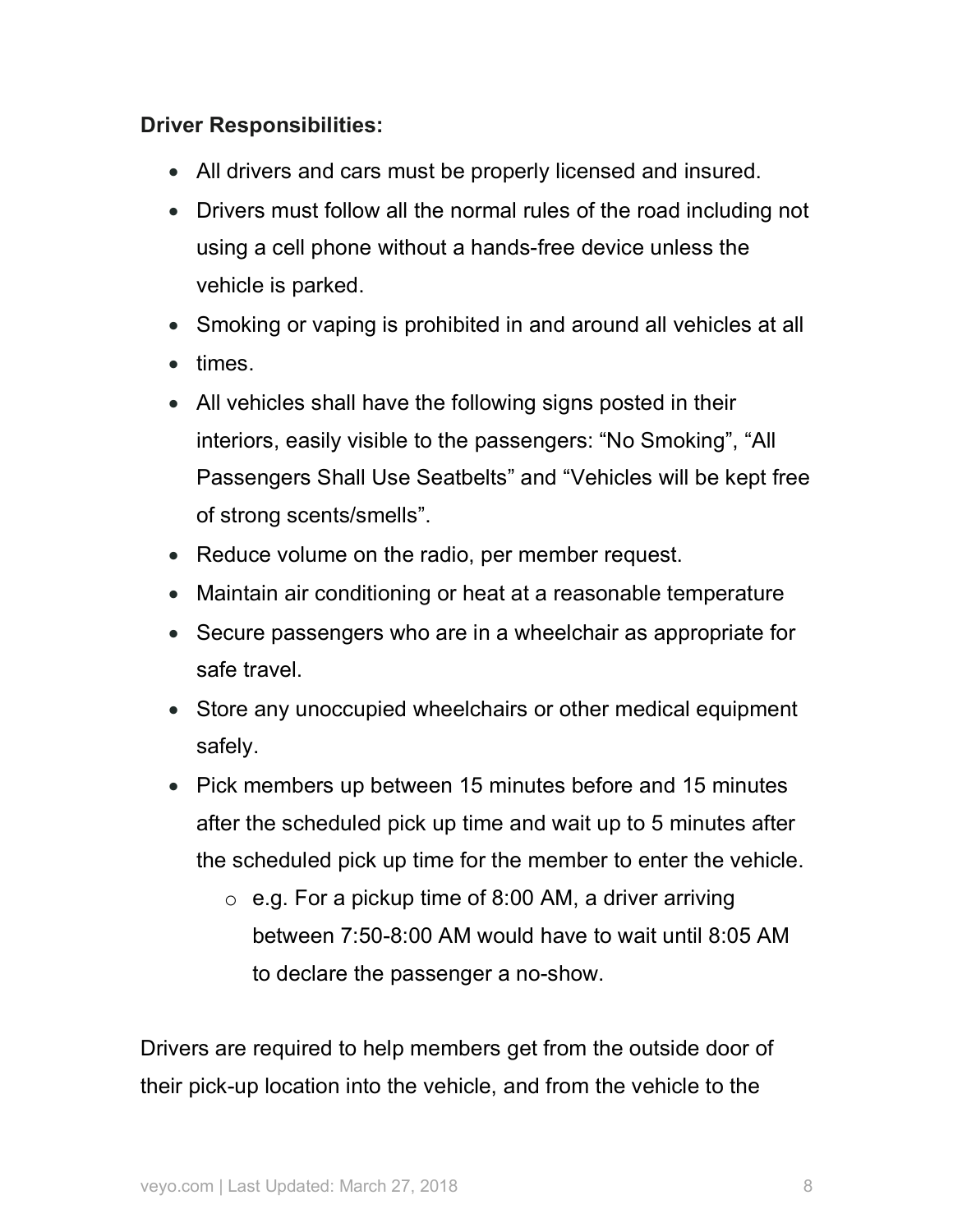outside door of their drop-off location, if you ask for their help. The amount of assistance you receive will depend on the type and level of service you request.

# Frequently Asked Questions

#### What if my ride is late or does not show up?

If the ride is late or does not show up, please call Veyo at **855-478- 7350 prompt #4** to ask for an update.

#### How do I make changes to or update my reservation?

- If you are not able to make your appointment and need to cancel or reschedule your ride, please call the Veyo Contact Center at **855-478-7350** as soon as you become aware that you no longer need a ride. Please cancel your ride even if it is a bus ride or a mileage reimbursement trip.
- If your appointment date or time has changed, please remember to call and update the Veyo Contact Center at **855- 478-7350** of the change so we can adjust your transportation reservation.

#### How do I cancel a previously scheduled trip?

To cancel a transportation reservation, please call Veyo at **855-478- 7350** before your scheduled pickup time. Cancellations should be communicated to Veyo as soon as they are known. If the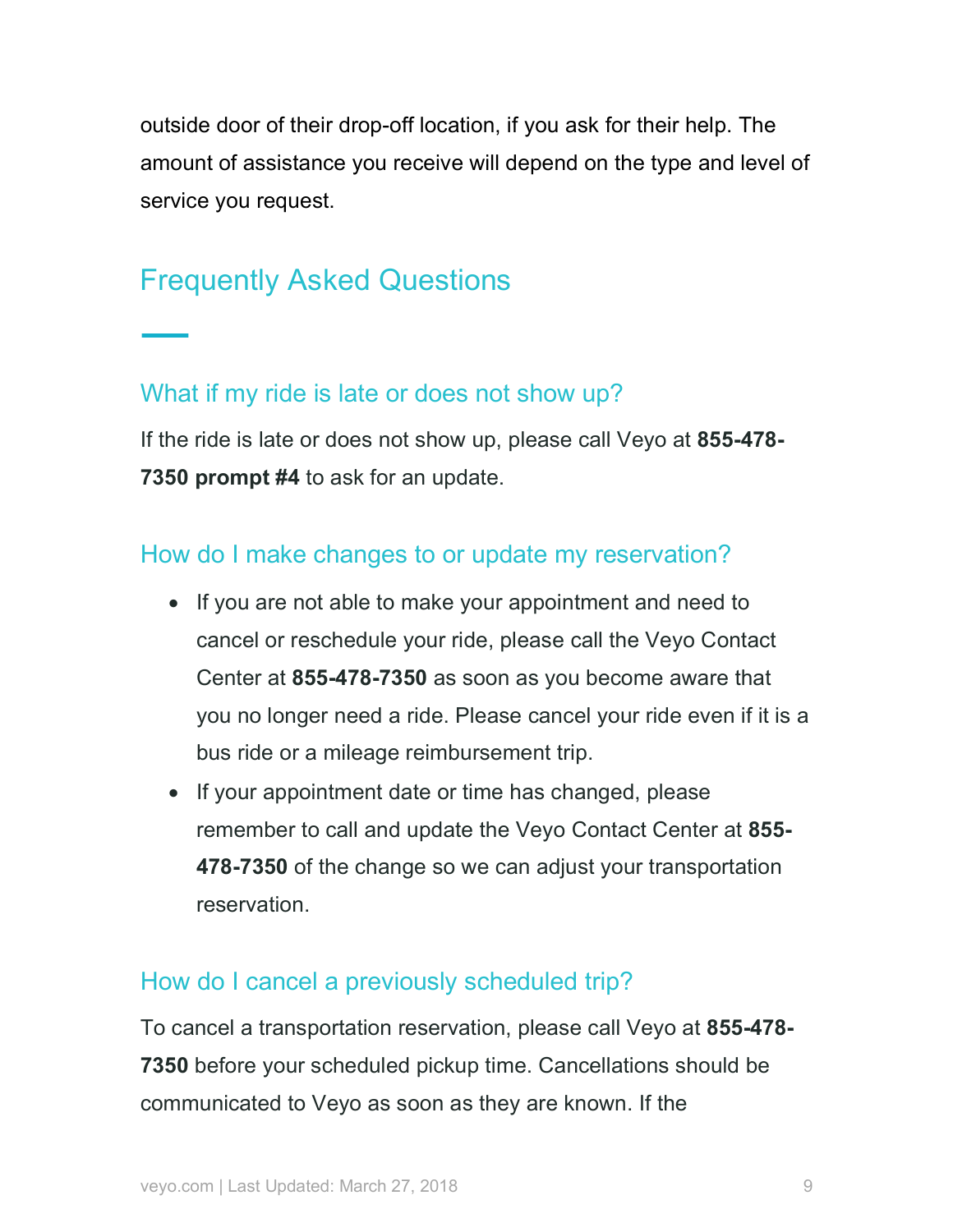transportation being canceled is part of a repeating trip series, please be sure to notify the call center whether the cancellation is for a specific date, or if it is for all upcoming trips in the repeating trip series.

#### How far in advance can I schedule my ride?

- Transportation for routine appointments can be scheduled up to 30 days in advance.
- Repeating trips can be scheduled up to 180 days in advance.
- If the trip request is received with less than 2 business days' notice, and the appointment is **not urgent**, you may need to reschedule your appointment.

When scheduling your trip, please keep in mind that the driver may drop you off at the healthcare facility right at your scheduled appointment time. If it is a large facility or you need to arrive before the appointment time, please make sure to factor this in when scheduling the trip.

## Can I schedule more than one trip at a time?

Yes, Veyo can schedule repeating trips, eliminating the need to schedule each trip individually. Veyo defines a repeating trip as a trip to and from the same location, at the same time, 1 or more times per week. Repeating trips can be scheduled up to 3 months at a time. To schedule a repeating trip, please call 855-478-7350 at least 2 days before the first scheduled appointment.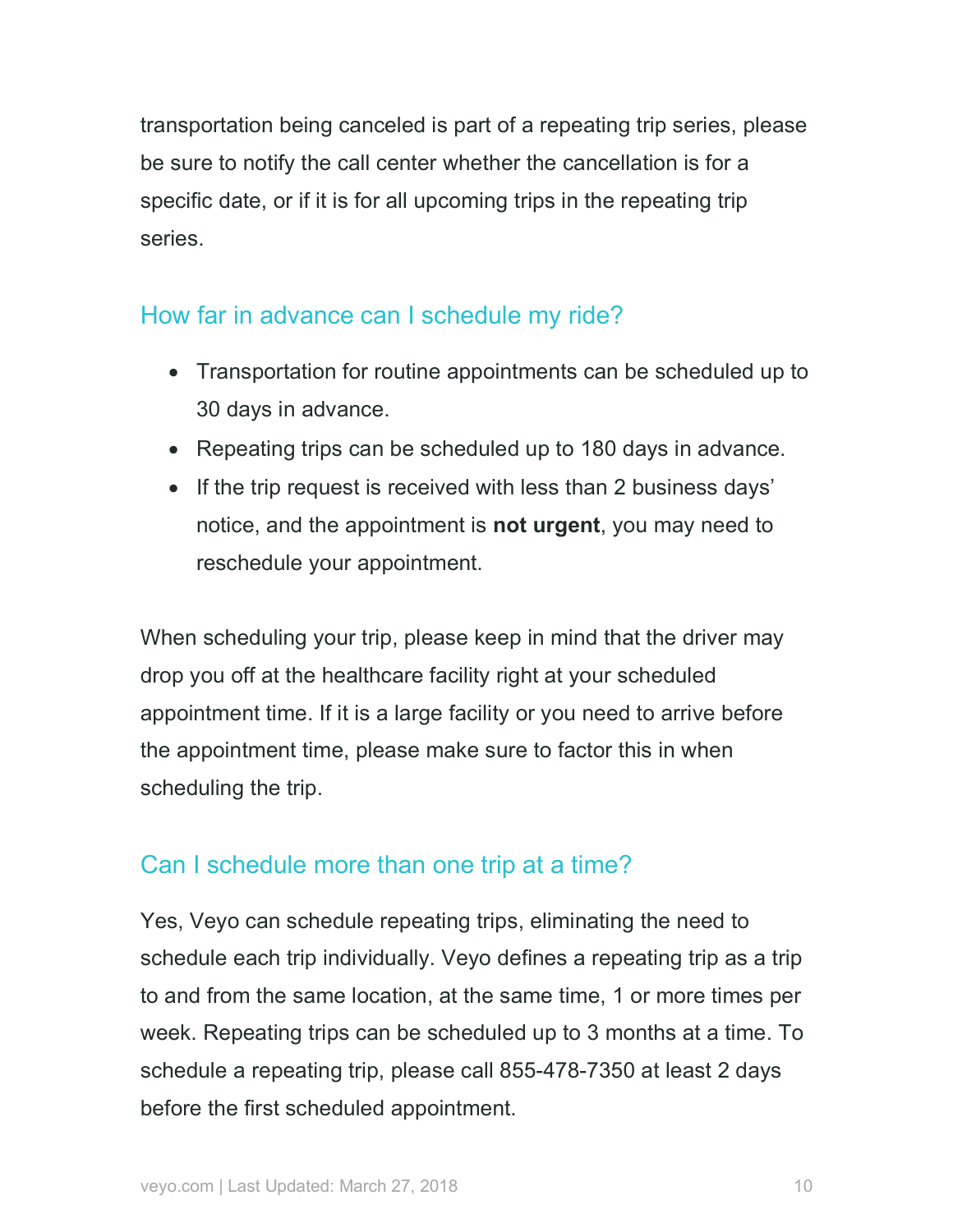## What information will I need when I call to schedule a ride?

When you call Veyo to schedule transportation, please be sure to have the following information available:

- Medicaid ID #
- First and Last Name
- Date of Birth
- Phone Number where you can be reached
- Pick-Up Address, Including Apartment Number
- Appointment Date
- Appointment Time
- Provider / Facility Name
- Address of Appointment, Including Office or Suite Number
- If Appointment Is Repeating
- Mode of Transportation Being Requested
- Special Accommodations (e.g. oxygen tank, no multi-loading)
- Companion or Attendant Information

## What if I don't know the return time for an appointment?

If the return time for an appointment is not known at the time of reservation, Veyo will assign the trip as a "will-call" trip. In this case, please call Veyo at 855-478-7350 when you are ready for your ride home. We will dispatch the trip and the transportation provider will arrive within one hour. If over an hour has gone by, you can call Veyo to find out the driver's estimated arrival time (ETA).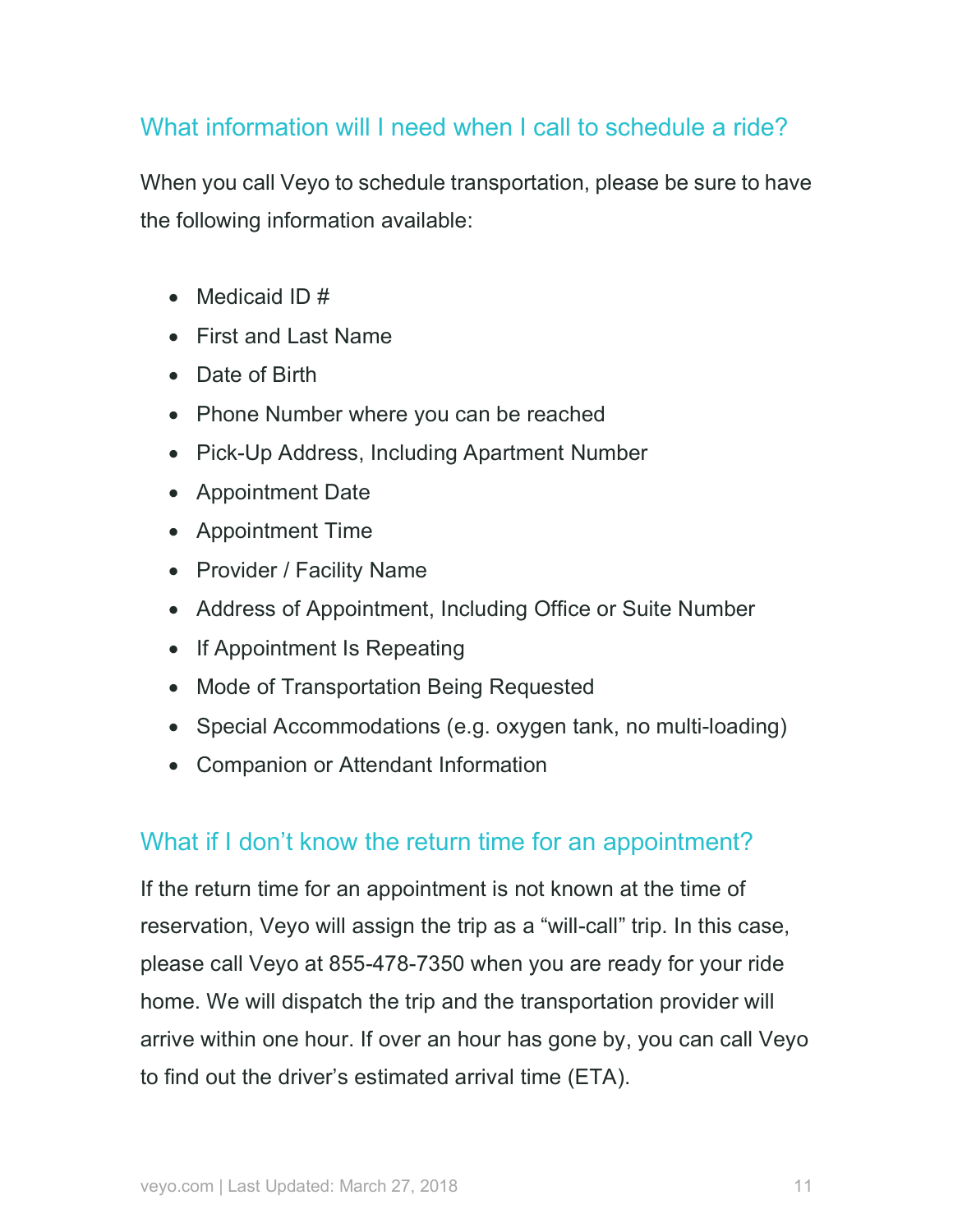## Are there any special forms I need to submit before I ride with Veyo?

Yes, depending on your personal situation, different forms may need to be completed before booking transportation with Veyo. Here are some of the most common examples:

- If you are unable to travel by public transportation, the **Specialized Transportation Request Form** must be completed by your healthcare provider indicating the most medically appropriate mode(s) of transportation for you.
- If you live in an urban area and need to travel 10 or more miles to an appointment, or, if you live in a rural area and need to travel 20 miles or more to an appointment, the **Specialized Transportation Request Form** must be completed by your healthcare provider to verify that—for medical reasons—you need to travel beyond HUSKY Health's approved distance from your home address.
- A parent, legal guardian, or caregiver is required to travel with any child under 16 years of age. Parents must fill out, sign, and return the **Minor Consent to Travel Form** to Veyo before any child between 12-15 years old will be able to ride alone. Any child who behaves inappropriately while riding alone will need to be accompanied by an adult for all future rides.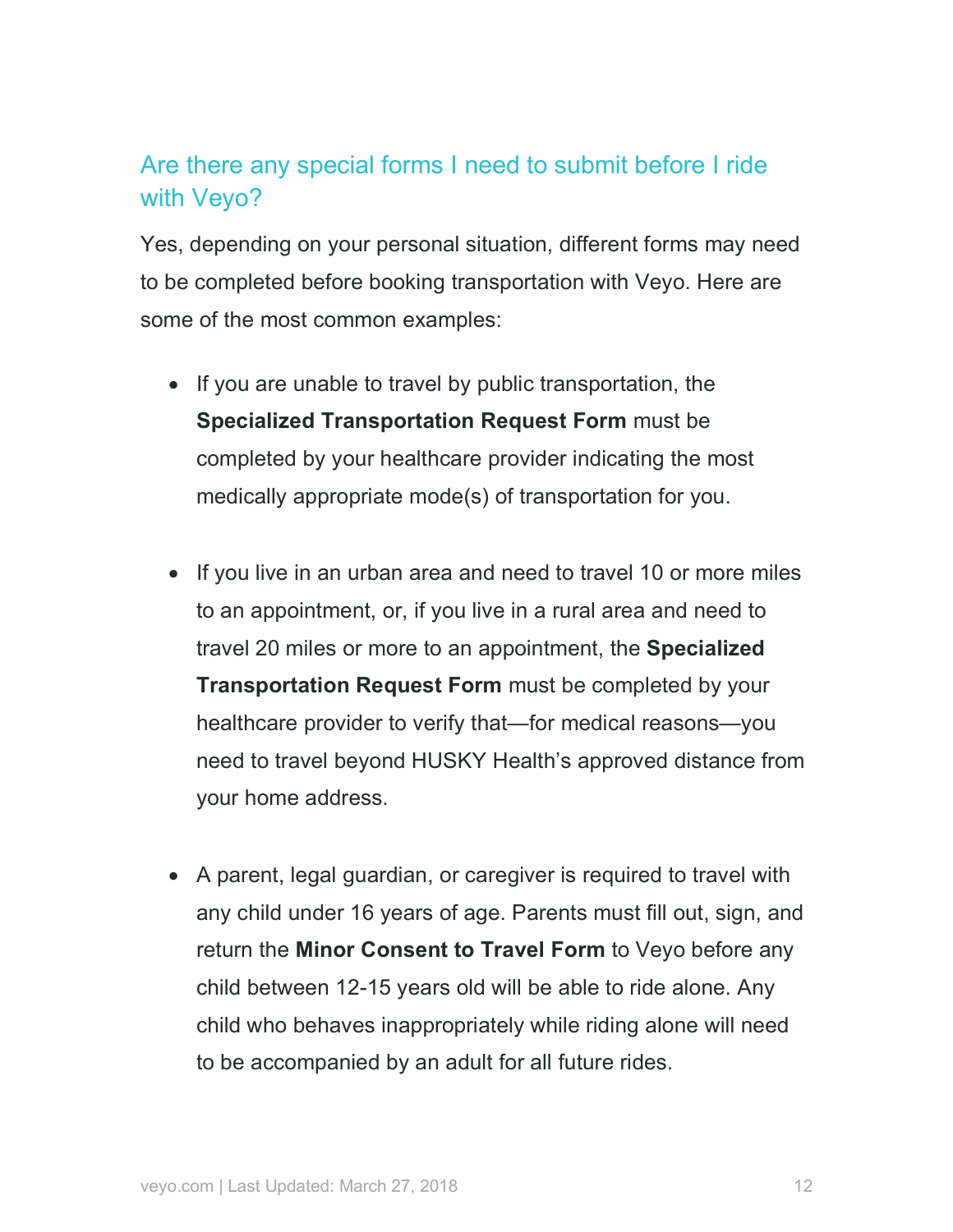- If you need a medically required attendant, escort, aide, assistant, or companion to ride with you, your healthcare provider will need to fill out and submit the **Specialized Transportation Request Form** before your trip. Once your healthcare provider has verified that the person (for example: your sibling or your parent for family counseling) is needed at your appointment, the person may ride with you.
	- $\circ$  Your newborn or nursing infant (up to 6 months old) may ride with you, as long as you provide an appropriate car seat for the child.
	- o If a person does not meet the criteria above, they **will not** be able to ride with you to or from your appointment.
- If you have a friend or family member who is willing to use their own vehicle to bring you to and from your appointments, have them register as your driver at ct.ridewithveyo.com/driverregistration-form.
	- o After they have driven you to your appointment, have them submit a mileage reimbursement form at ct.ridewithveyo.com/mileage-reimbursement-form/ to request reimbursement for the trip.

Each form can be downloaded at **ct.ridewithveyo.com/forms** or requested over the phone by calling the Veyo Contact Center at **855- 478-7350.**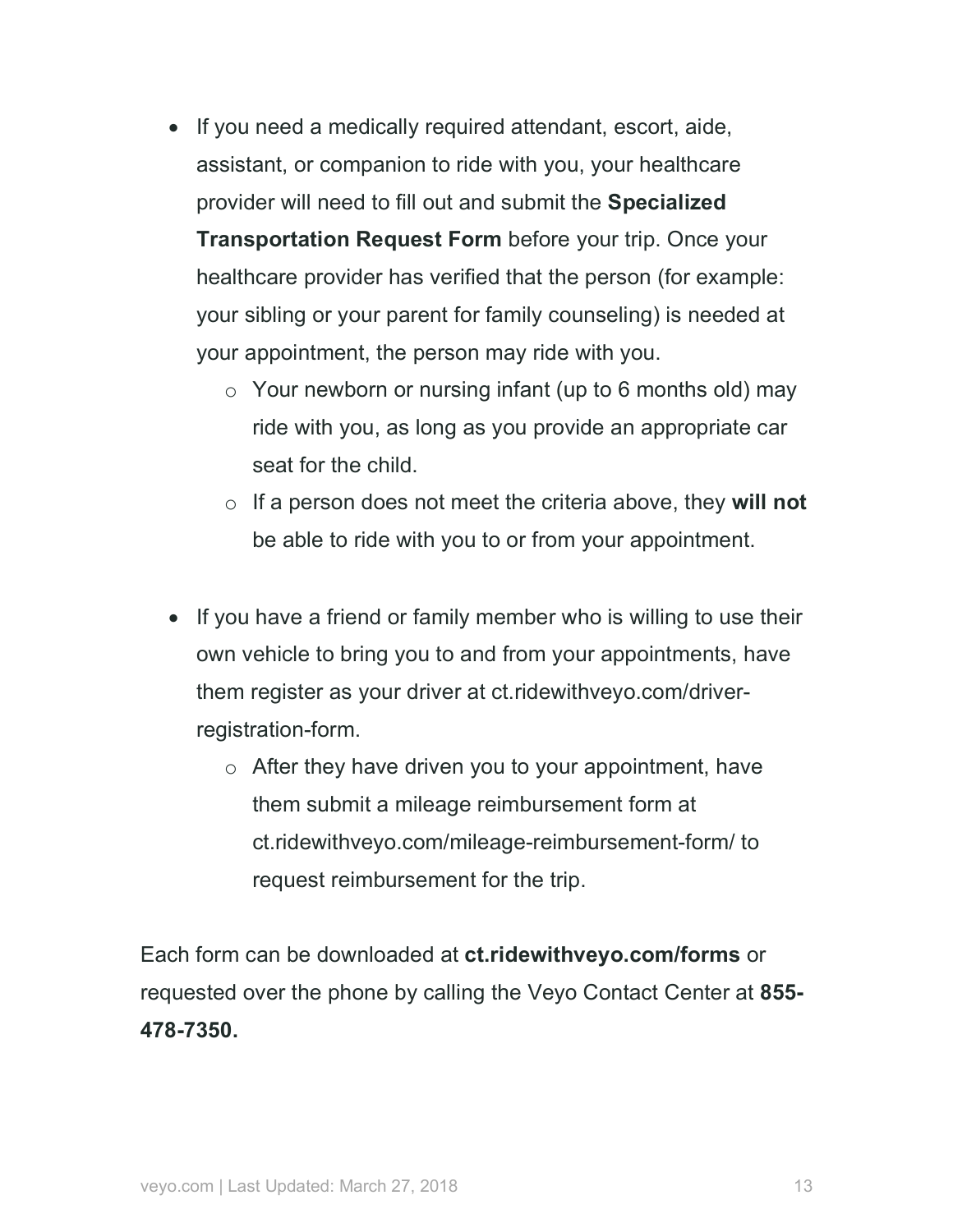You can find out your form(s) approval status by calling **855-478- 7350.** All forms must be signed by a licensed treatment professional (example: MD, LCSW, LMFT, APRN, RN). Signatures from Certified Nursing Assistants, Patient Techs, Receptionists, Medical Assistants, etc. are not acceptable. Please make sure you call the Veyo Contact Center if any information (such as your address, phone number, etc.) changes.

## What is the "confirmation number" Veyo gives me after I book a trip?

Confirmation numbers are codes Veyo assigns to trips. They allow our contact center agents to quickly look up your trip details and help ensure your trip has been scheduled in our system. Confirmation numbers do not mean the trip has been assigned to a transportation provider or driver. They just mean the trip has been entered into our system.

## What if I have an urgent need or need to call for a return pickup outside of Veyo's Contact Center hours?

You can request an urgent needs trip or after hour discharge ride by calling Veyo at 855-478-7350. This after-hours service is available 24 hours, 7 days a week, including weekends and holidays. Please note: it may take up to 3 hours to arrange a ride for hospital discharge or urgent needs.\*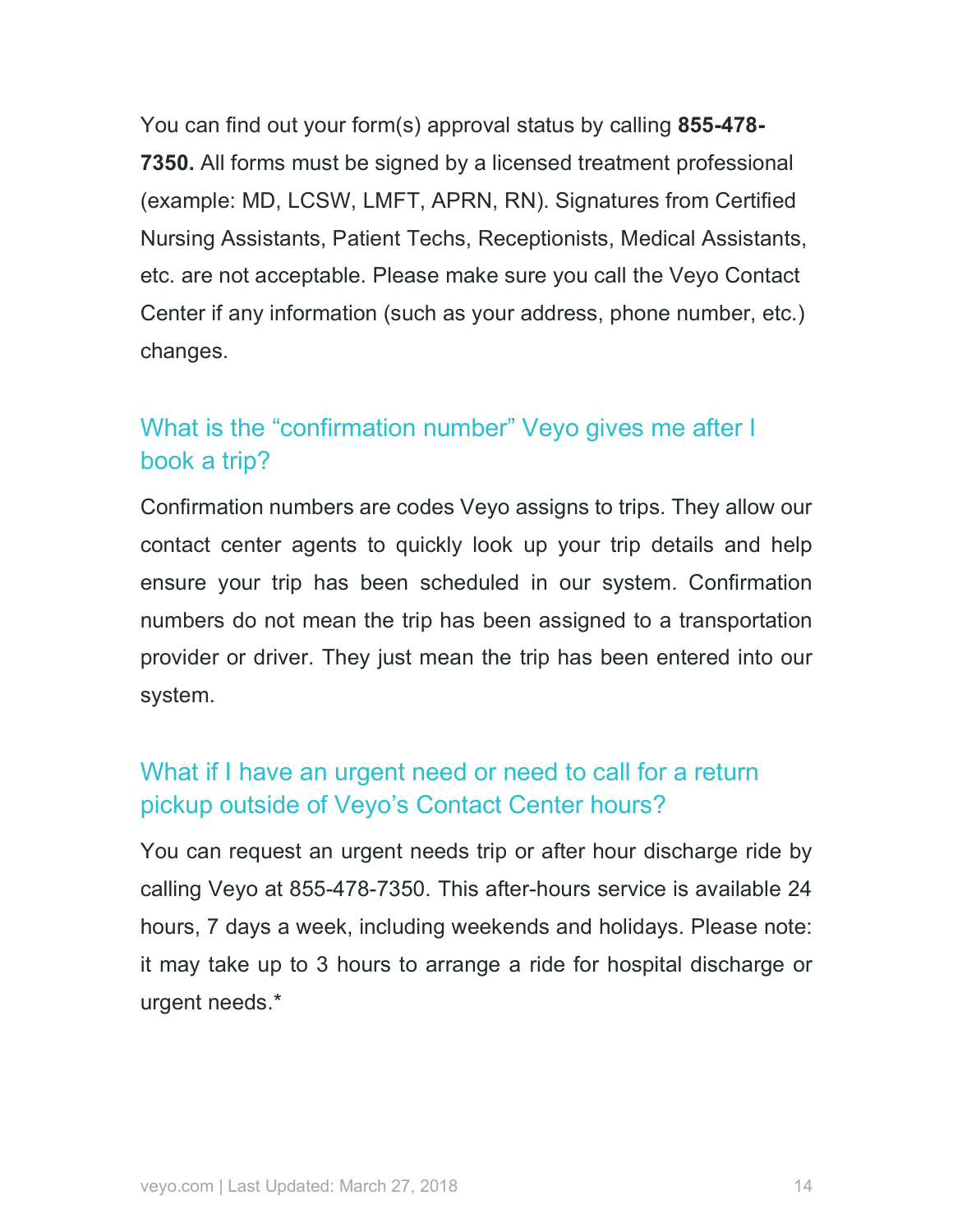"Urgent need" means you have an injury or illness that needs treatment in the next 48 hours or your health will get worse. If you have an emergency, please call 911.

#### Can other people request transportation for a me?

Yes. A relative, a caregiver, or a healthcare provider may call and schedule transportation on your behalf.

#### Will I be sharing a vehicle with other passengers?

You may be sharing a ride with another member who is traveling to and from the same area as you. Shared rides with other Medicaid members are allowed. If there are special health circumstances which prevent you from sharing a ride with other individuals, please tell Veyo when you call to schedule your ride. Your healthcare provider will need to note this on the **Specialized Transportation Request Form** to communicate to Veyo that you should not be scheduled for a shared ride.

#### How does Veyo define a "cancelled ride"?

Rides can be cancelled by a member, a caregiver, or a healthcare provider. Additionally, rides may be cancelled due to weather causing unsafe travel conditions or facilities/healthcare providers being closed. A transportation provider may also cancel a trip due to a member no-show or incorrect information. These trips are classified as a "cancelled" ride.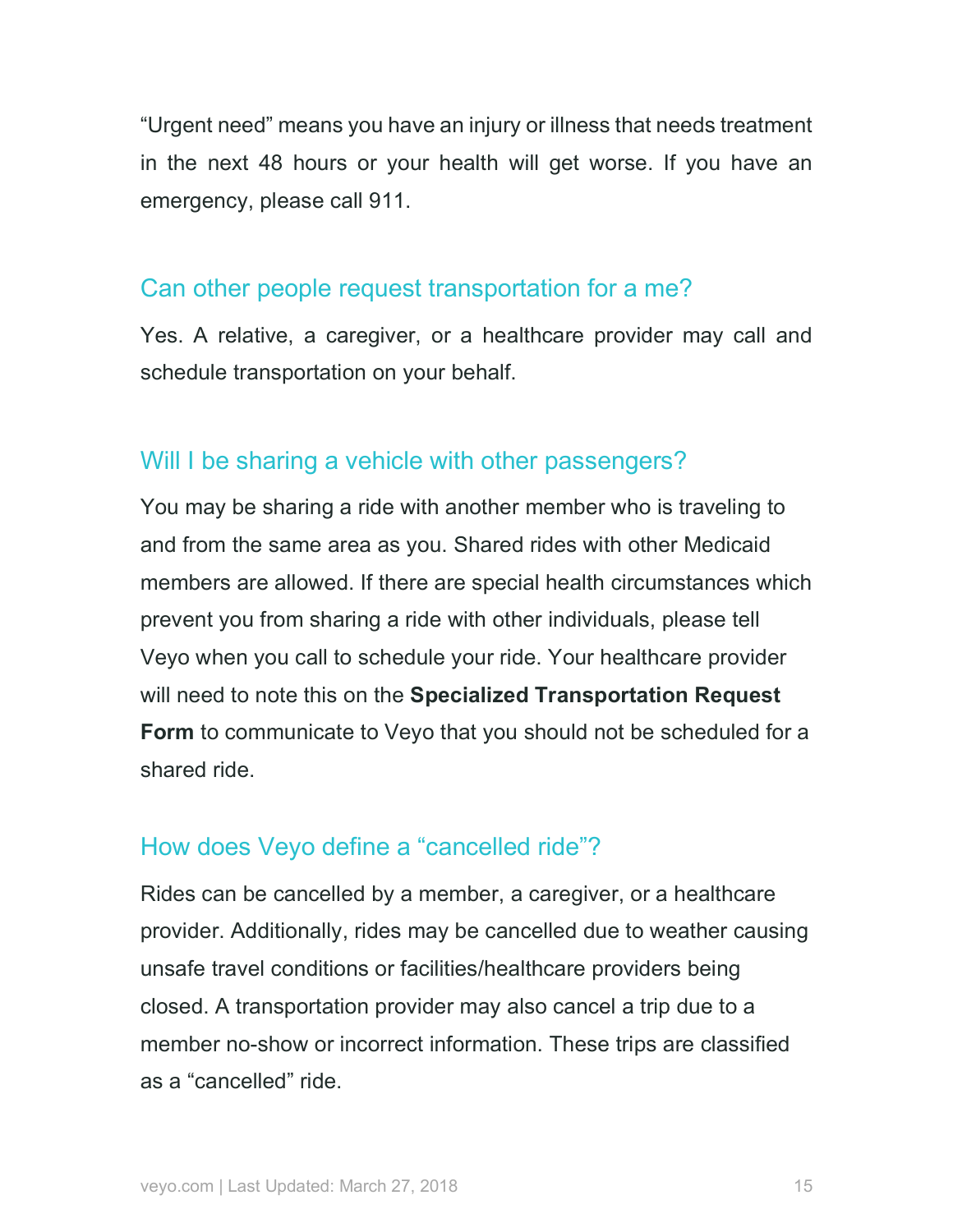#### What happens if there is a Snowstorm / Bad Weather Event?

If there is a snowstorm or bad weather, check with your healthcare provider to make sure their office is open. If you do not feel it is safe to travel, call Veyo's Contact Center **855-478-7350** as soon as possible to cancel your ride.

If your town cancels school for the day or has early dismissal due to weather, children will not be transported to after-school treatment programs if the schools in the town they live in are closed or the schools in the town the program is located in are closed.

Every effort is made to continue to operate transportation services during bad weather, however, delays and cancellations may occur due to unsafe travel conditions. Because safety is Veyo's top priority, we ask members and drivers to reschedule trips if they do not feel it is safe to be on the road.

#### How can I file a complaint?

You, your healthcare provider, or caregiver can make a complaint through Veyo's website at ct.ridewithveyo.com/contact by phone at 877-558-2437. A complaint can be about many different things like an extremely late pick up, the condition of the vehicle you rode in, the behavior of another passenger, or courtesy of Veyo's Contact Center agents.